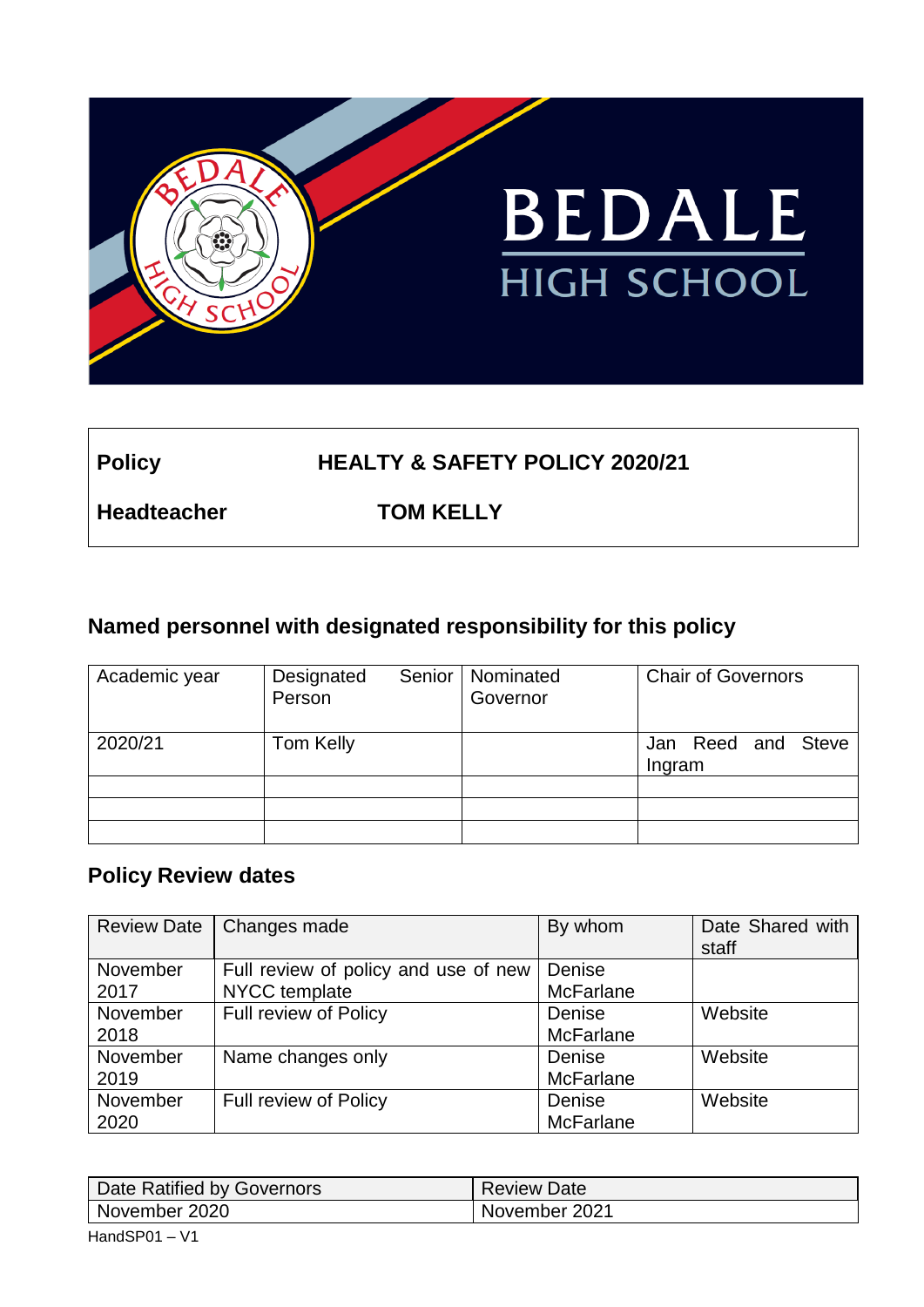





### **THIS IS THE HEALTH AND SAFETY STATEMENT OF**

### **Bedale High School**

#### **Our statement of intent is:**

- Implement the requirements of NYCC's Health and Safety Policy;
- to make adequate arrangements for the health, safety and welfare of staff and pupils;
- to provide adequate control of health and safety risks arising from our work activities;
- to consult with our employees on matters affecting their health and safety;
- co-operate with NYCC in matters related to health and safety;
- to provide and maintain safe plant and equipment;
- to ensure safe handling and use of substances;
- to provide information, instruction, and supervision for employees;
- to ensure all employees are competent to do their tasks, and to give them adequate training;
- to prevent accidents and cases of work-related ill health;
- to maintain safe and healthy working conditions; and
- to review and revise this policy as necessary at regular intervals.

| Signed:                           | <b>Headteacher</b>        |
|-----------------------------------|---------------------------|
| Signed:                           | <b>Chair of Governors</b> |
| Date: 24th November 2020          |                           |
| <b>Review date: November 2021</b> |                           |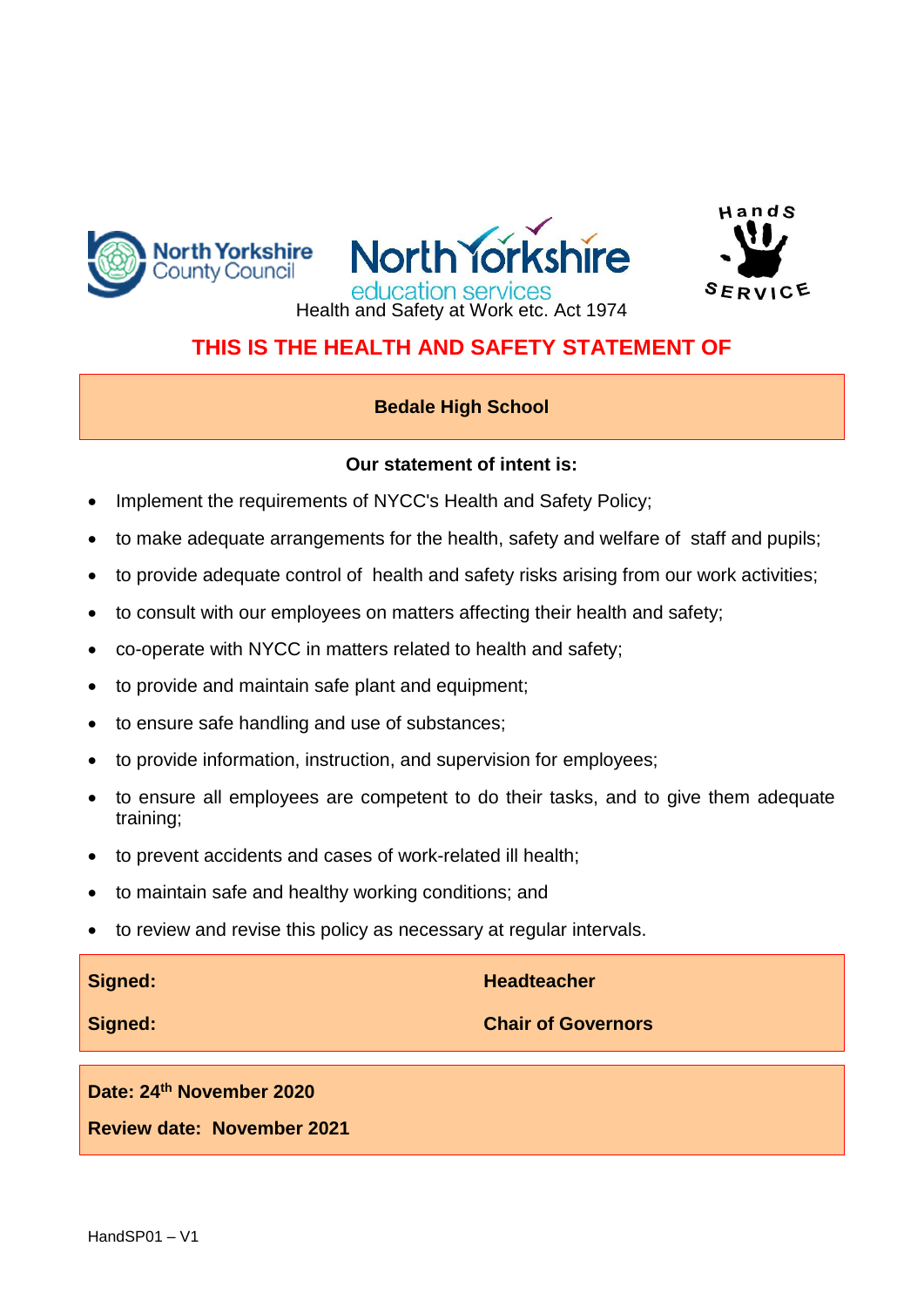# **HEALTH AND SAFETY POLICY**

**RESPONSIBILITIES**

**Overall responsibility for health and safety within the establishment is that of:**

**Mr T Kelly (Head Teacher)**

**Mrs J Reed (Co- Chair of Governors) Mr S Ingram (Co- Chair of Governors)**

**To ensure health and safety standards are maintained/improved, the following people have responsibility in the following areas:**

#### **Name:**

**Responsibility: Health & Safety Governor**

**Name: Mr M Gill**

**Responsibility: Deputy Headteacher**

**Name: Miss D McFarlane**

**Responsibility: SBM**

**Name: Mrs L McGuinness**

**Responsibility: Head of DT, Science, Foodtech**

**Name: Mrs L Lumsdon**

**Responsibility: Head of Music ,Drama, Art, PE**

**All employees have to:**

- **co-operate with supervisors and managers on health and safety matters;**
- **not interfere with anything provided to safeguard their health and safety;**
- **take reasonable care of their own health and safety and of others; and**
- **report all health and safety concerns to an appropriate person (as detailed in this policy statement).**

HandSP01 – V1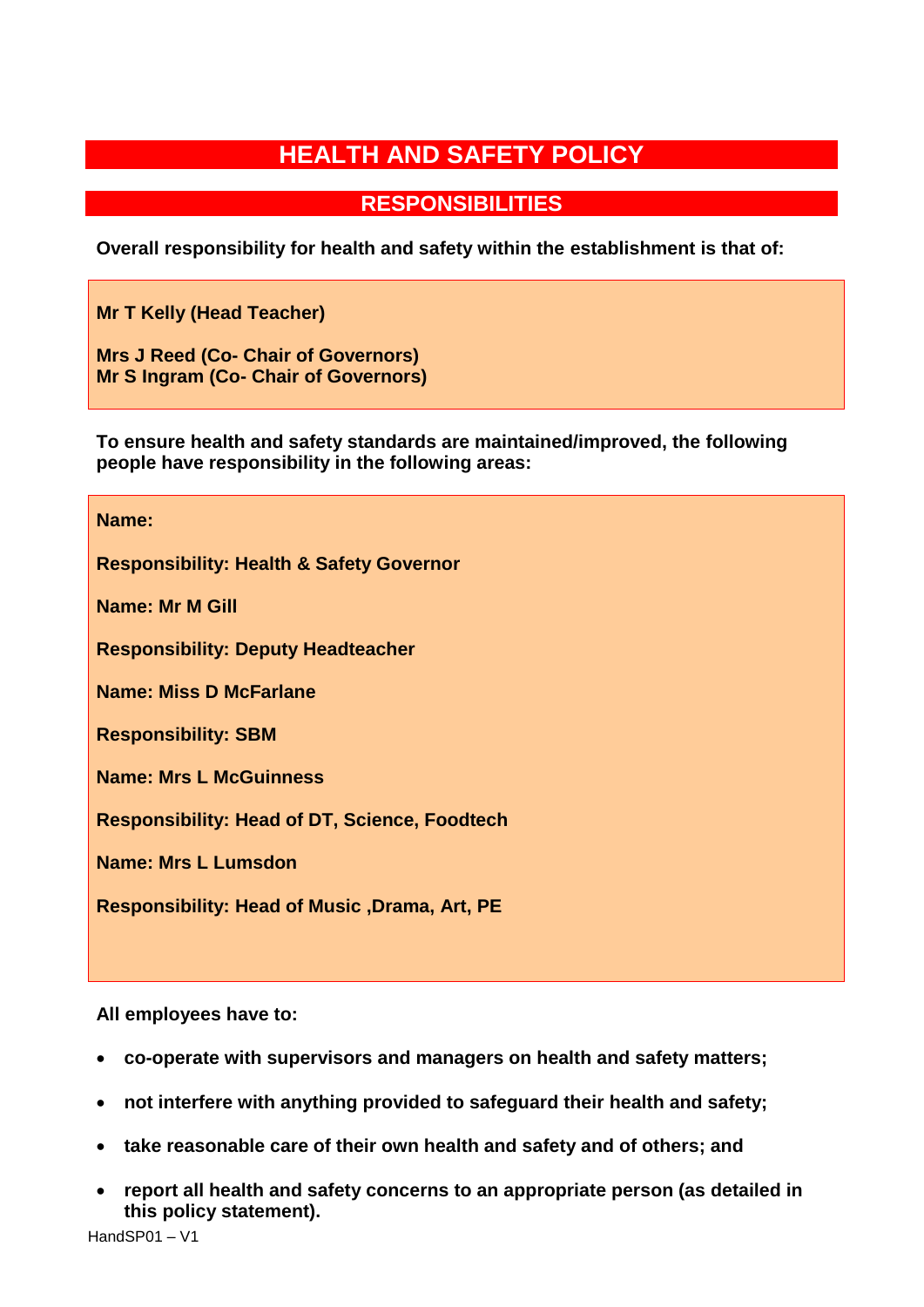**HEALTH AND SAFETY RISKS ARISING FROM OUR WORK ACTIVITIES**

**Risk assessments will be undertaken by:**

**Mr T Kelly, Mr M Gill and the staff member undertaking activity**

**The findings of the risk assessments will be reported to:**

**All staff**

**Action required to remove/control risks will be approved by:**

**Mr T Kelly, Mr M Gill and the staff member undertaking activity**

**The person responsible for ensuring the action required is implemented is**

**Mr T Kelly, Mr M Gill and the staff member undertaking activity**

**Checks that the implemented actions have removed/reduced the risks will be carried out by:**

**Mr T Kelly, Mr M Gill and the staff member undertaking activity**

**Assessments will be reviewed:**

**In the event of an accident, annually or when the work activity changes, whichever is soonest.**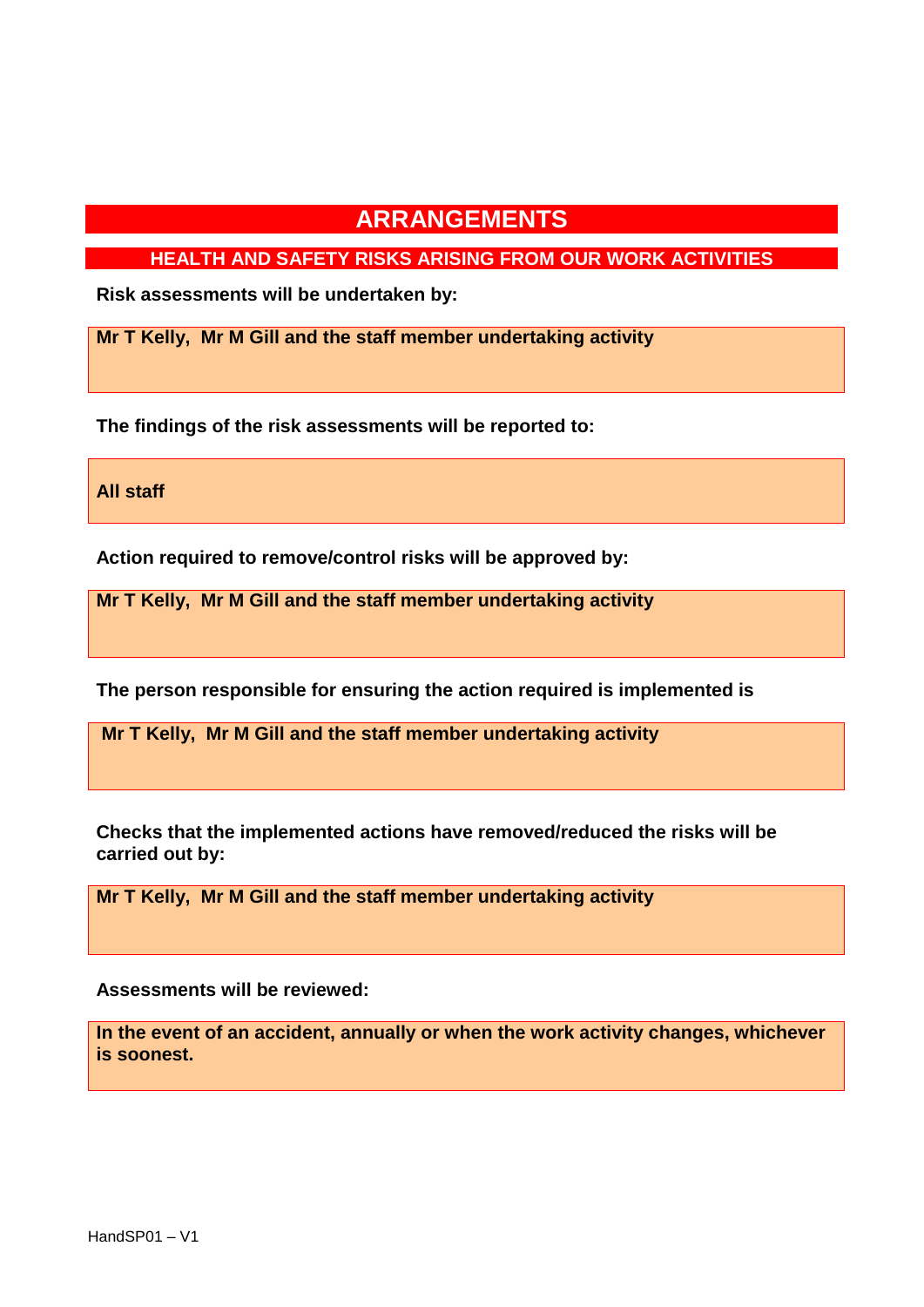# **CONSULTATION WITH EMPLOYEES**

**Employee Representative(s) are:**

**Consultation with employees is provided by:**

**Agenda item on staff monthly meetings**

**Staff briefing and noticeboard**

**Training Days**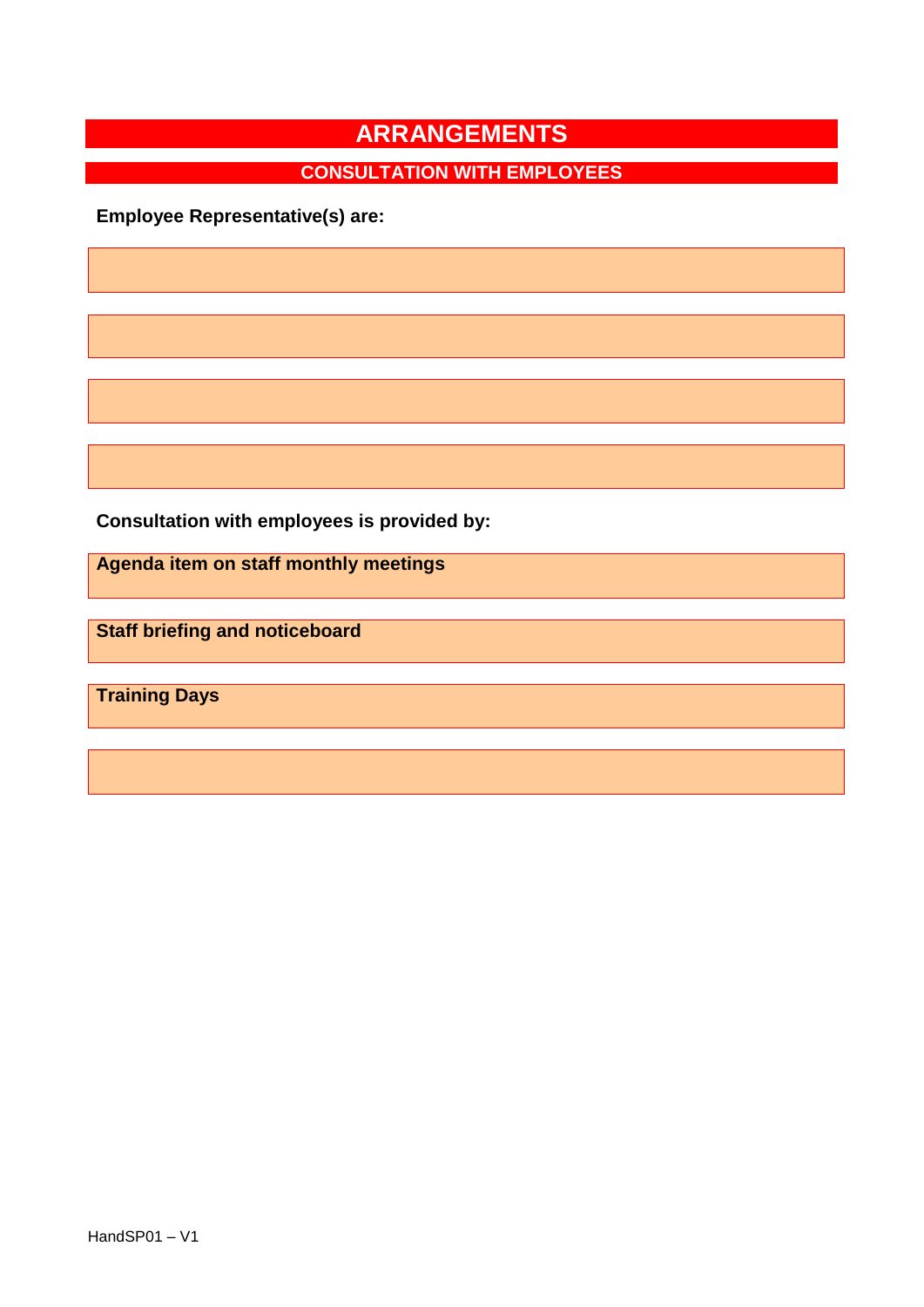#### **SAFE PLANT AND EQUIPMENT**

**Identifying equipment/plant, which will need maintenance is the responsibility of:**

**Mr T Kelly, Mr M Gill, Miss D McFarlane and Heads of Faculty NYCC Property Services NYCC Building Cleaning Services NYCC County Caterers**

**Ensuring effective maintenance procedures are drawn up is the responsibility of:**

**Mr T Kelly, Mr M Gill, Miss D McFarlane and Heads of Faculty NYCC Property Services NYCC Building Cleaning Services NYCC County Caterers**

**The person responsible for ensuring that all identified maintenance is implemented is:**

**Mr T Kelly, Mr M Gill NYCC Property Services NYCC Building Cleaning Services NYCC County Caterers**

**Problems with plant/equipment should be reported to:** 

**Mr T Kelly, Mr M Gill , Miss D McFarlane NYCC Property Services NYCC Building Cleaning Services NYCC County Caterers**

**Checking plant and equipment health and safety standards before purchase is the responsibility of:**

**Mr T Kelly, Mr M Gill and Heads of Faculty NYCC Property Services NYCC Building Cleaning Services NYCC County Caterers**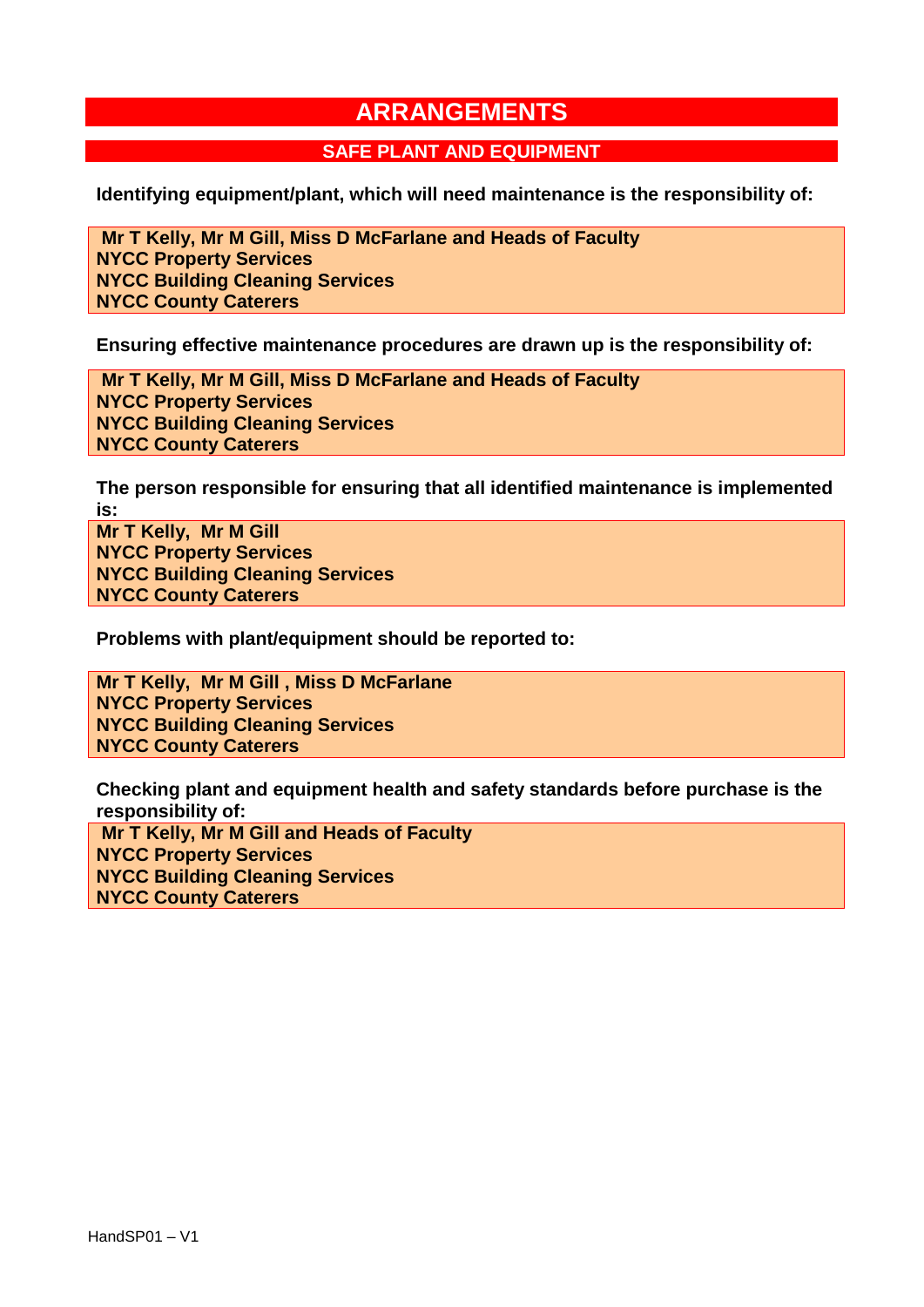### **SAFE HANDLING AND USE OF SUBSTANCES**

**Identifying substances which need a COSHH assessment is the responsibility of:**

**Mr T Kelly, Mr M Gill and Heads of Faculty NYCC Property Services NYCC Building Cleaning Services NYCC County Caterers NYCC Grounds Maintenance**

**The person(s) responsible for undertaking COSHH assessments is/are:**

**Mr T Kelly, Mr M Gill and Heads of Faculty NYCC Property Services NYCC Building Cleaning Services NYCC County Caterers NYCC Grounds Maintenance**

**Ensuring that all actions identified in the assessments are implemented is the responsibility of:**

**Mr T Kelly, Mr M Gill NYCC Property Services NYCC Building Cleaning Services NYCC County Caterers NYCC Grounds Maintenance**

**The person responsible for ensuring that relevant employees are informed about COSHH assessments is:**

**Mr T Kelly, Mr M Gill and Heads of Faculty NYCC Property Services NYCC Building Cleaning Services NYCC County Caterers NYCC Grounds Maintenance**

**Checking that substances can be used safely before they are purchased is the responsibility of:**

**Mr T Kelly, Mr M Gill and Heads of Faculty NYCC Property Services NYCC Building Cleaning Services NYCC County Caterers NYCC Grounds Maintenance**

**Assessments will be reviewed:**

**In the event of an accident, annually or when the work activity changes, whichever is soonest.**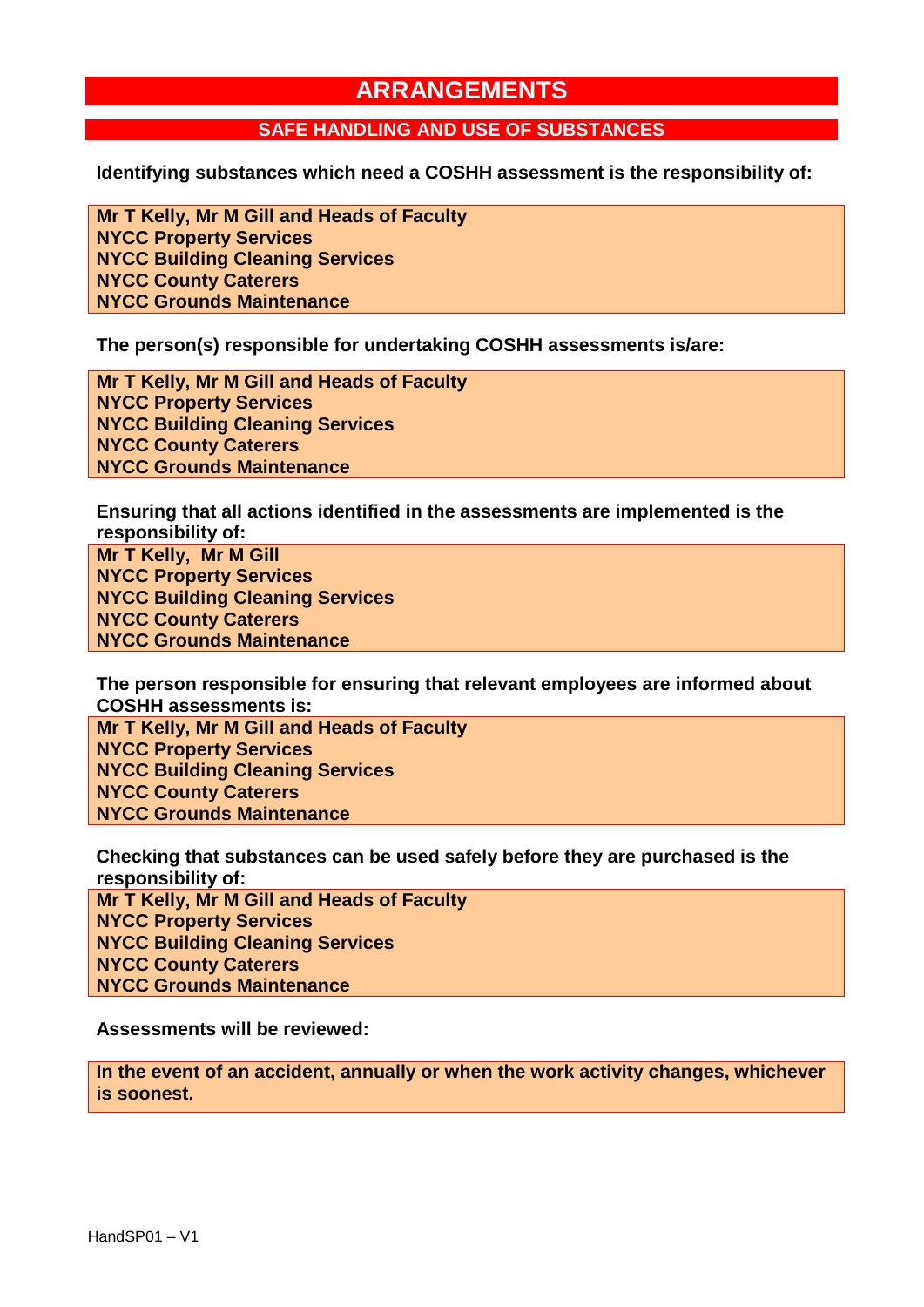#### **INFORMATION, INSTRUCTION AND SUPERVISION**

**The Health and Safety Law poster is displayed at:**

**Staff Room**

**Health and safety advice is available from your HandS Safety Risk Adviser:**

**Terry Bland, NYCC HandS Service 07813 007289**

**Supervision of young workers and trainees will be arranged/ undertaken/monitored by:**

**Mr T Kelly, Mr M Gill** 

**Ensuring that our employees working at locations under the control of other employers, are given relevant health and safety information is the responsibility of:**

**Mr T Kelly, Mr M Gill** 

### **ARRANGEMENTS**

### **COMPETENCY FOR TASKS AND TRAINING**

**Induction training will be provided for all employees by:**

**Local SLT Induction-**

**Mr T Kelly, Mr M Gill , Miss D McFarlane**

**Job specific training will be provided by:**

**NYCC training dept. Mr T Kelly, Mr M Gill, Miss D McFarlane HandS Service**

**Health and Safety Training Requirements:**

**Asbestos/Legionella training**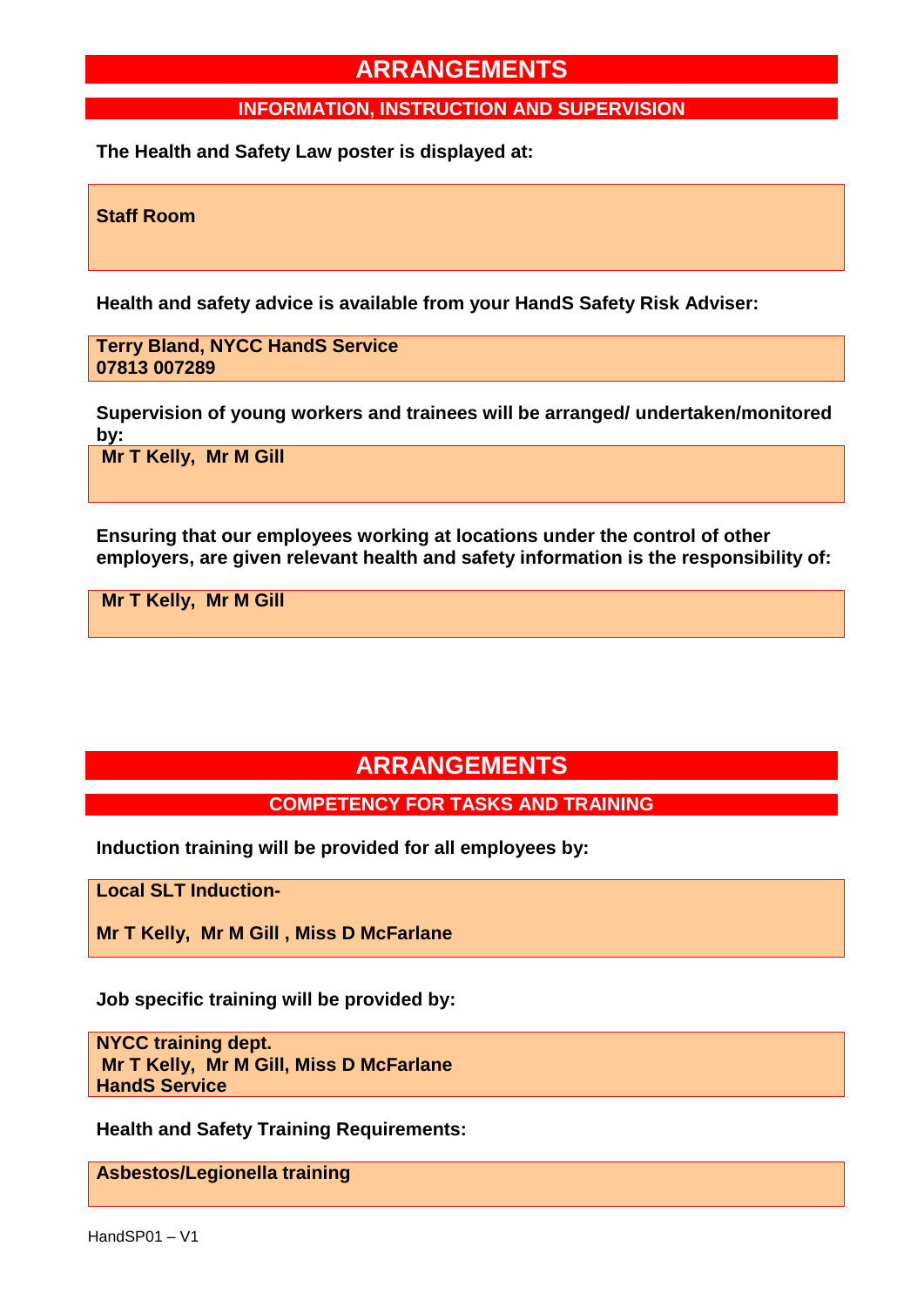**First Aid training**

**Fire Awareness / Fire Warden training**

**Working at Height / Safe Ladder use**

**Manual handling**

**Educational Visit Training**

**Training records are kept:**

**In Health & Safety Document Management file / SBM PC**

**Training will be identified, arranged and monitored by:**

**Mr T Kelly, Mr M Gill**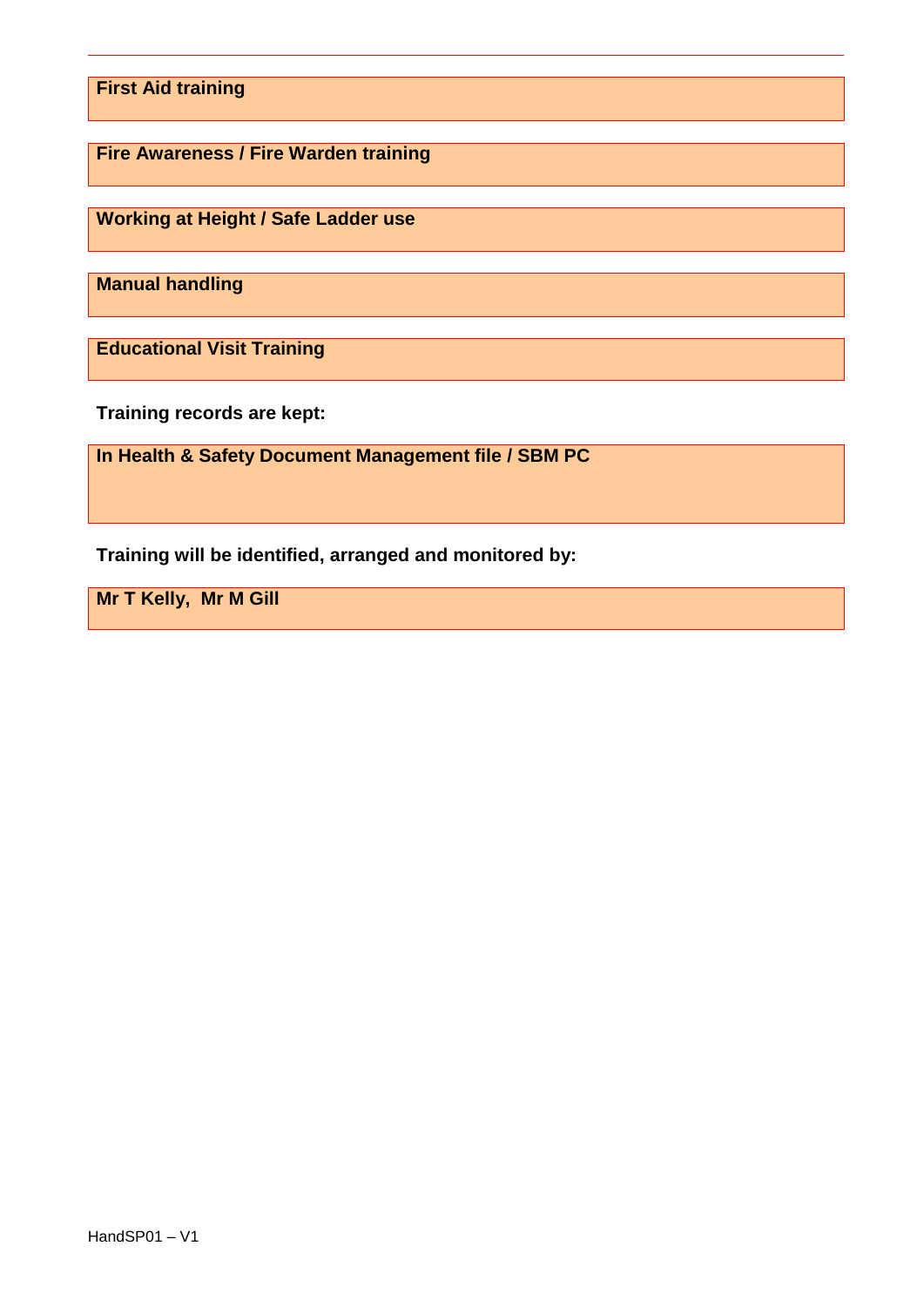#### **ACCIDENTS, INCIDENTS, FIRST AID AND WORK-RELATED ILL HEALTH**

**Locations of First Aid Boxes:**

**PE Office DT Science School Office Kitchen Food Technology Art Room**

**Portable kits for trips**

**The first aiders are:**

**First Aid At Work Trained - Mrs D Bright Mrs D Johnson Mrs K Pearson**

**Emergency First Aid Trained –**

**All accidents and cases of work-related ill health are to be recorded in the accident book. The book is kept:**

**In the school office**

**The person responsible for reporting accidents, diseases and dangerous occurrences to the NYCC CYPS Health and Safety section is:**

**Miss D McFarlane**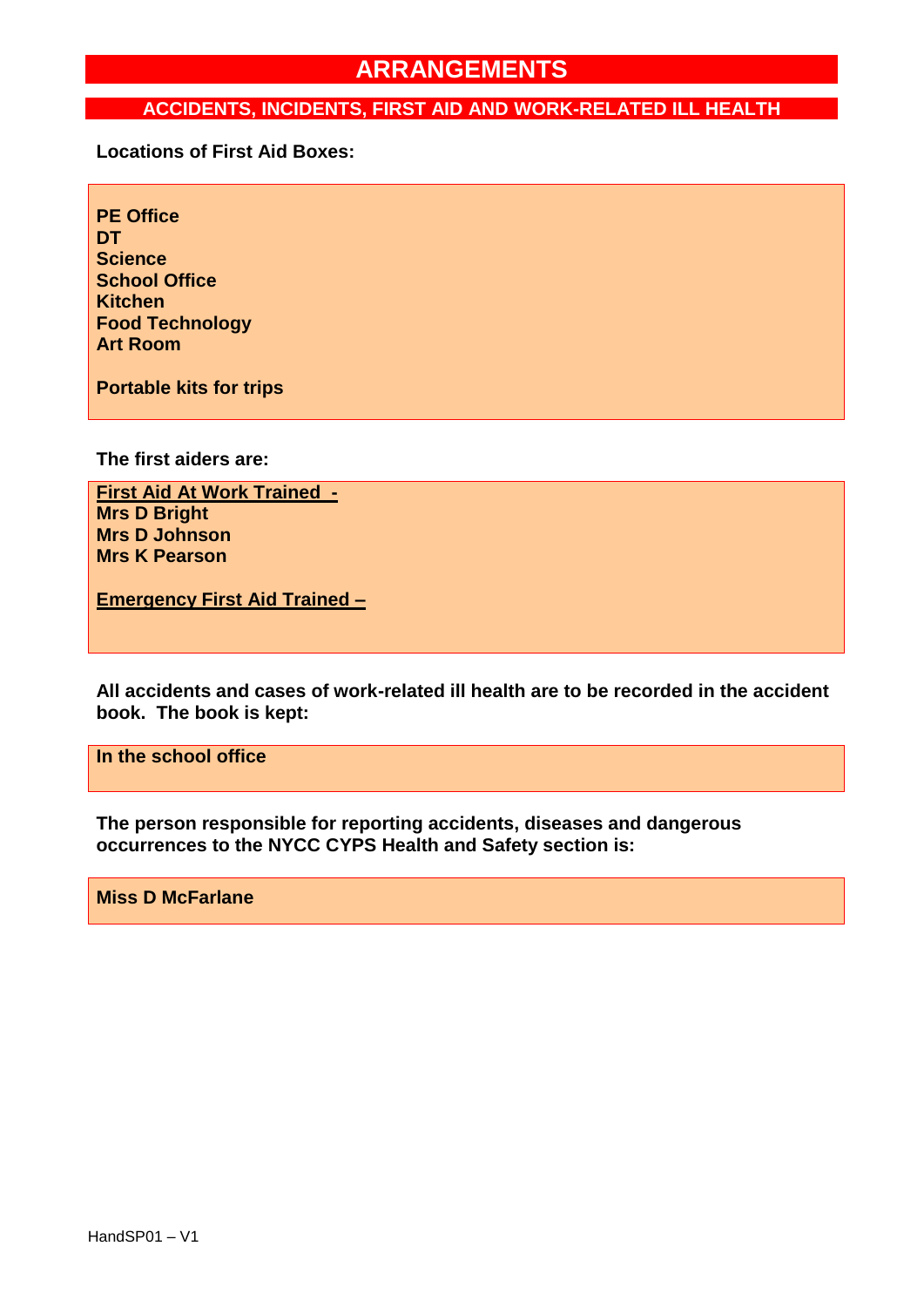#### **MONITORING**

**To check our working conditions, and ensure our safe working practices are being followed, we will undertake:**

**Legionella testing Asbestos inspection Establishment Hands Service Inspection PAT testing Fixed appliance electrical testing Extraction fans maintenance Property Services Condition Survey Prioritised programme of risk assessment Boiler room annual inspection Gulleys and Gutters checked and cleaned Pest control Sports and Gym equipment maintenance Daily walk round by caretakers – fault reporting** 

**The person responsible for investigating accidents is:**

**Mr T Kelly, Mr M Gill , Miss D McFarlane**

**The person responsible for investigating work-related causes of sickness absences is:**

**Mr T Kelly, Mr M Gill, Miss D McFarlane NYCC Occupational health**

**The person responsible for acting on investigation findings to prevent a recurrence is:**

**Mr T Kelly, Mr M Gill Miss D McFarlane NYCC Occupational health**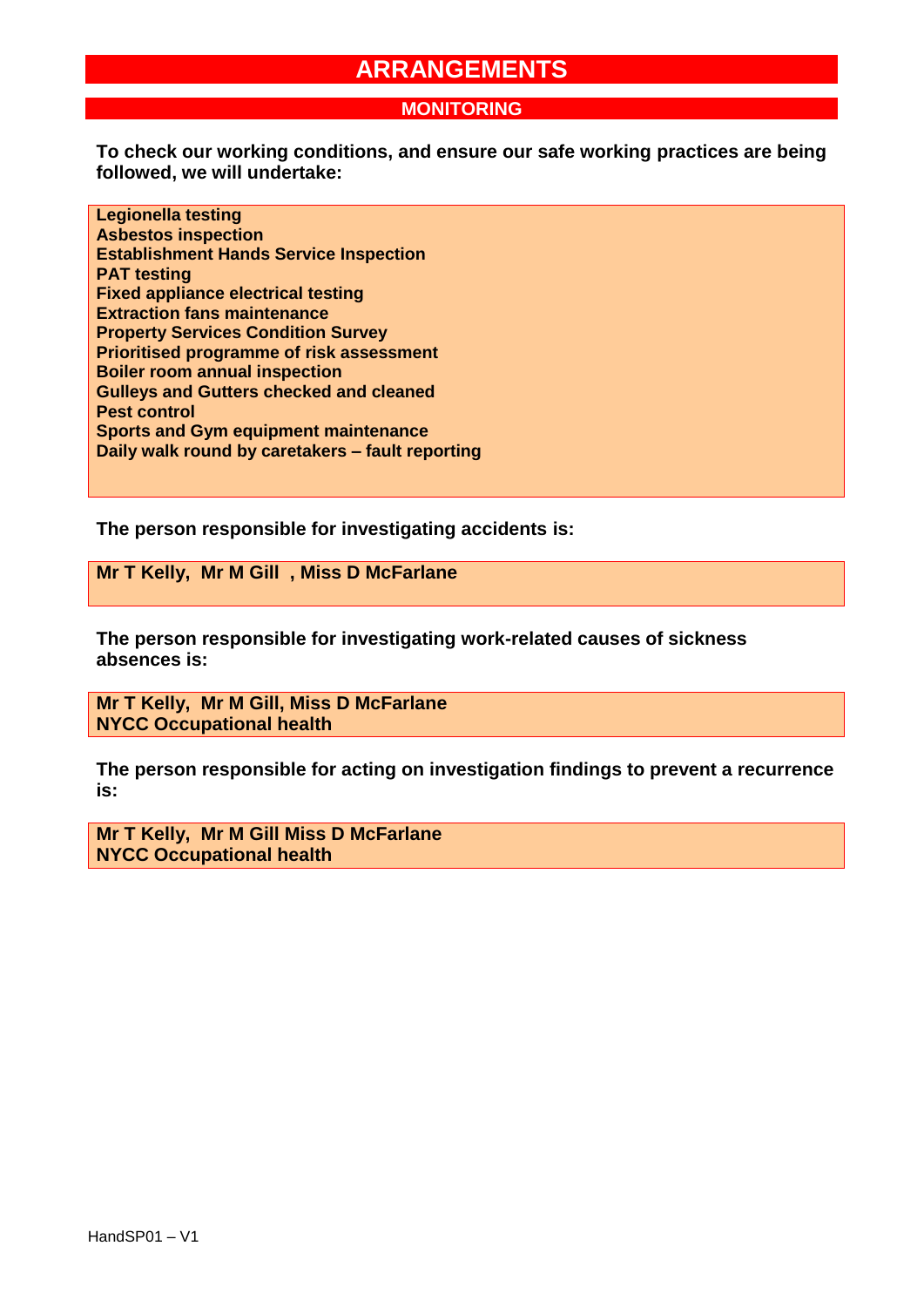### **ASBESTOS RISK MANAGEMENT**

**The Responsible Officer for asbestos management is:**

**Mr T Kelly**

**The Asbestos Risk Management file is kept in:**

**SBM Office**

**Site plans showing the location of asbestos containing materials (ACM's) are kept in:**

**School Office**

**Ensuring that contractors are made aware of the location of ACM's and that they sign the relevant permit to work is the responsibility of:**

**Mr T Kelly, Miss D McFarlane and the establishments caretakers**

**Asbestos risk assessments will be undertaken by:**

**Mr T Kelly**

**Visual inspections of the condition of ACM's will be undertaken by:**

**Miss D McFarlane**

**Records of the above inspections will be kept in:**

**Miss D McFarlane Office/PC**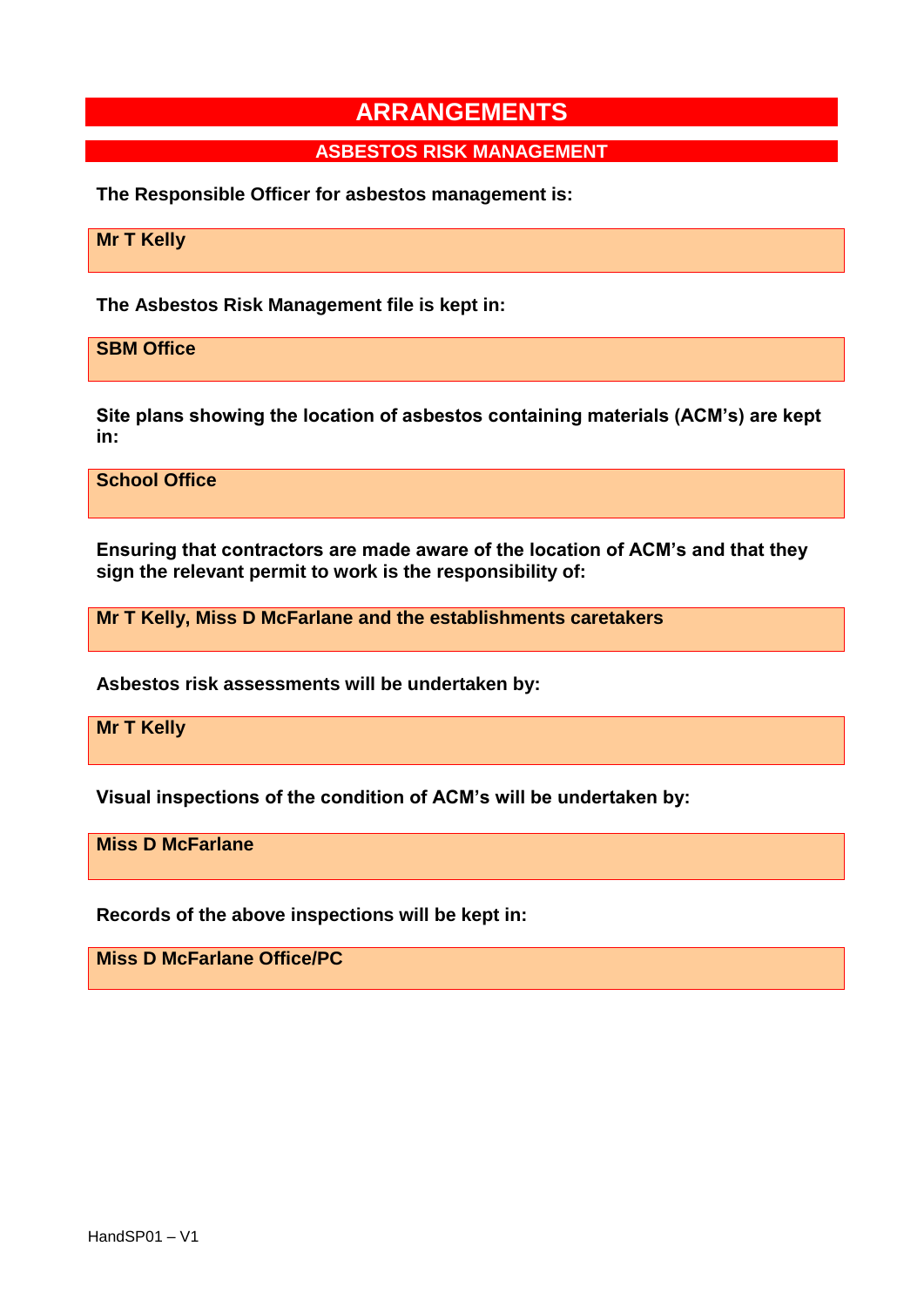#### **LEGIONELLOSIS MINIMISATION**

**The two 'Nominated Persons' for Water Management at the premises are:**

**Miss D McFarlane and Caretaking staff**

**Risk assessments detailing on-site tasks for the minimisation of** *Legionellosis* **risk are kept in:**

**Water Management Arrangements Folder – SBM office** 

**The person responsible for carrying out the on-site tasks set out in the above assessments is:**

**Miss D McFarlane and the establishments caretakers** 

**Record showing that the above on-site tasks have been undertaken are kept in:**

**Water Management Arrangements Folder – SBM office** 

## **ARRANGEMENTS**

#### **WORK AT HEIGHT**

**All work at height in the establishment must be authorised by:**

**Mr T Kelly, Mr M Gill** 

**Risk assessments for working at height are to be completed by:**

**Mr T Kelly, Mr M Gill and all members of staff**

**Equipment used for work at height is to be checked by and records kept in:**

| <b>Establishment</b> | <b>Establishment Management File</b> |
|----------------------|--------------------------------------|
| <b>Governor</b>      |                                      |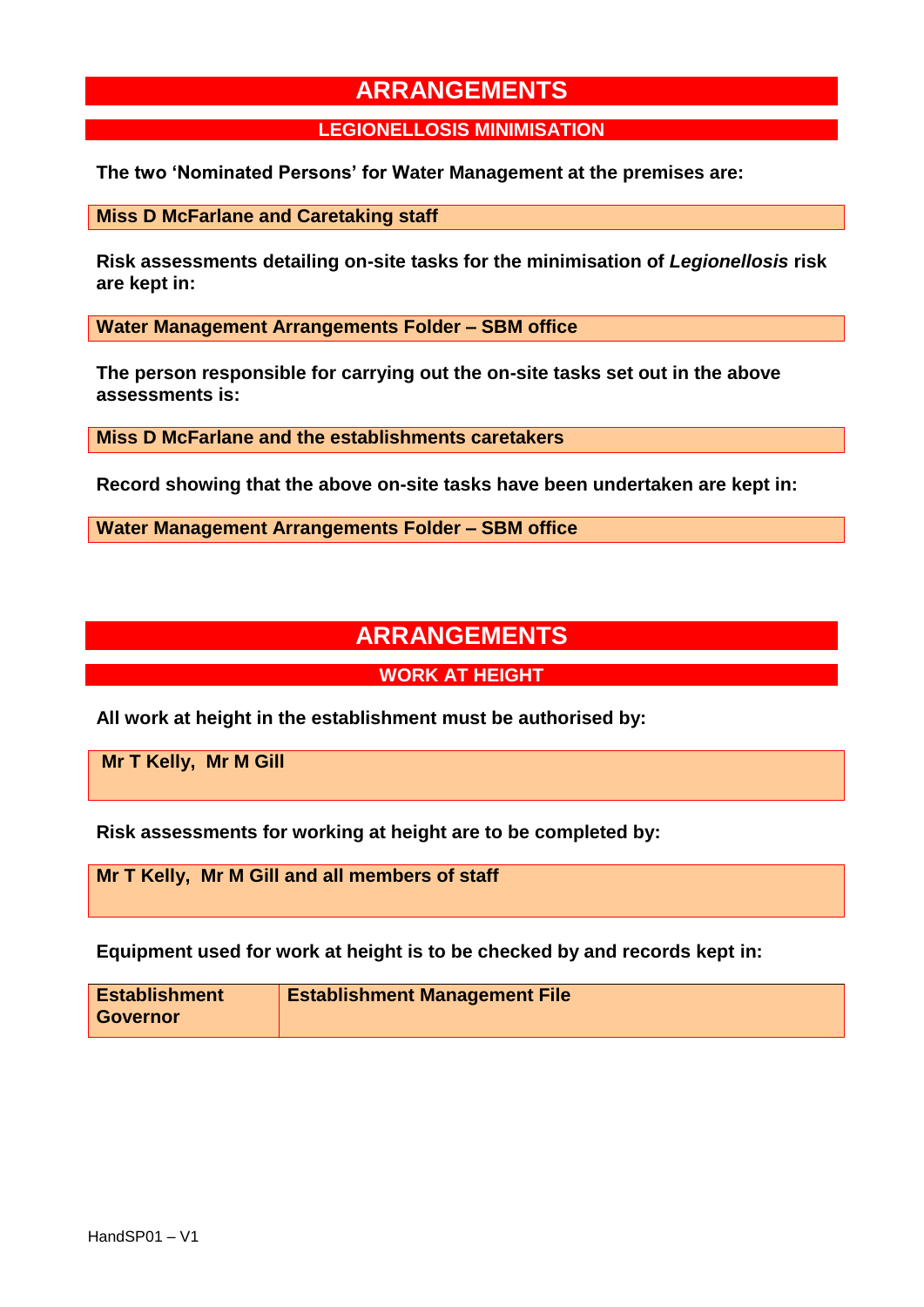**EDUCATIONAL VISITS**

**Off-site educational visits must be authorised by:**

**Mr T Kelly, NYCC**

**The Educational Visits Co-ordinator(s) is/are:**

**Miss R Haydon**

**Risk assessments for off-site visits are to be completed by:**

**Group Leader**

**NYCC Policy, Procedures & Guidance for Educational Visits are kept in:**

**Miss R Haydon and Miss D McFarlane offices**

**Details of off-site activities are to be logged onto Evolve by:**

**Miss R Haydon**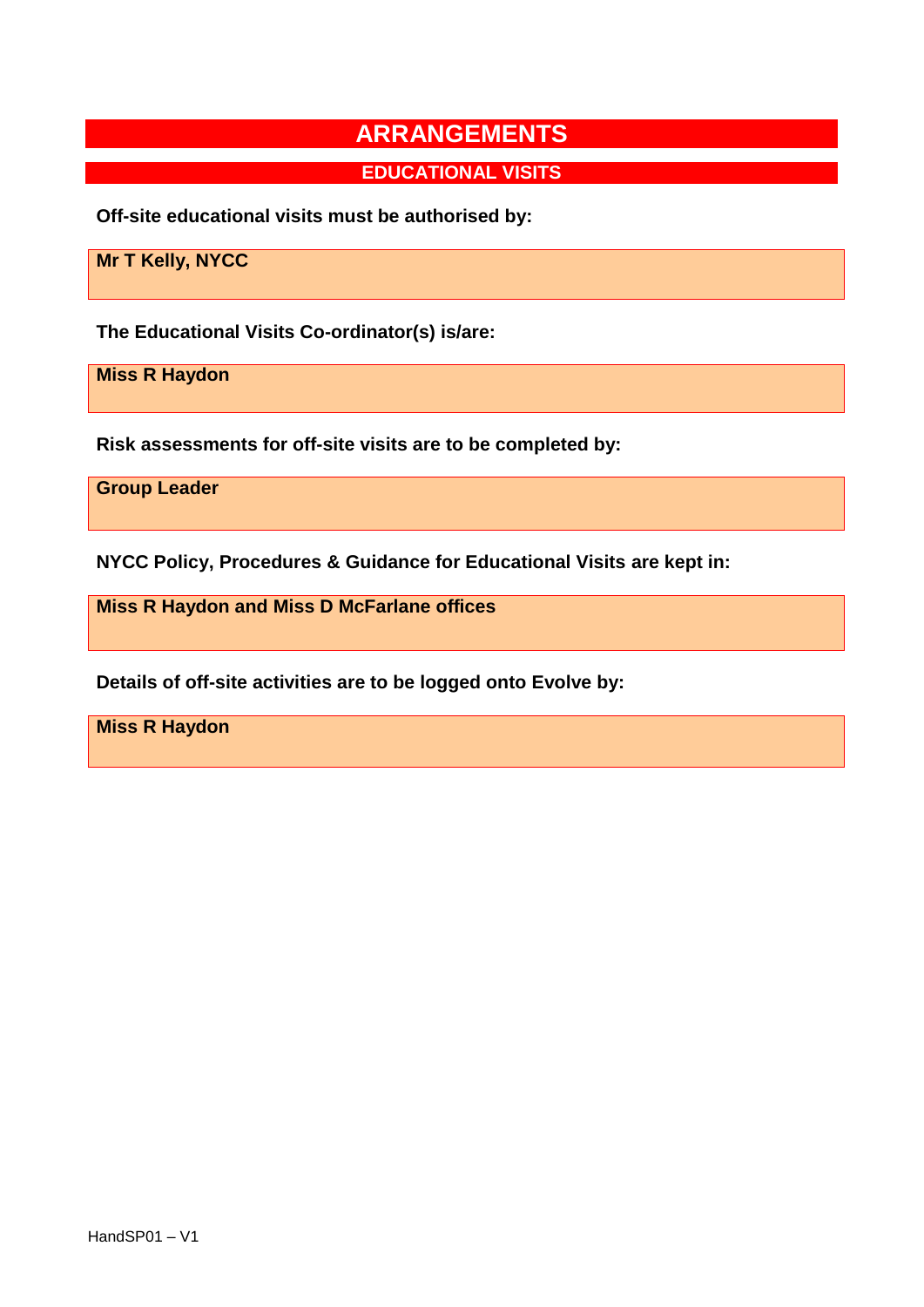### **EMERGENCY PROCEDURES – FIRE AND EVACUATION**

**The person responsible for ensuring that the fire risk assessment is undertaken and implemented is:**

**Escape routes are checked by/every:**

| <b>All staff</b> | <b>Daily</b> |
|------------------|--------------|
|                  |              |

**Fire extinguishers are maintained and checked by/every:**

| <b>Walker Fire</b>        | <b>Annually</b> |
|---------------------------|-----------------|
| <b>Visually Inspected</b> | <b>Termly</b>   |

**Alarms are tested by/every:**

| <b>SBM</b> / supported by caretakers | <b>Weekly</b>      |
|--------------------------------------|--------------------|
| <b>Monks</b>                         | <b>Bi-Annually</b> |

**Emergency evacuation will be tested:**

| Texas br<br><b>Termiy</b> |  |  |  |
|---------------------------|--|--|--|
|                           |  |  |  |